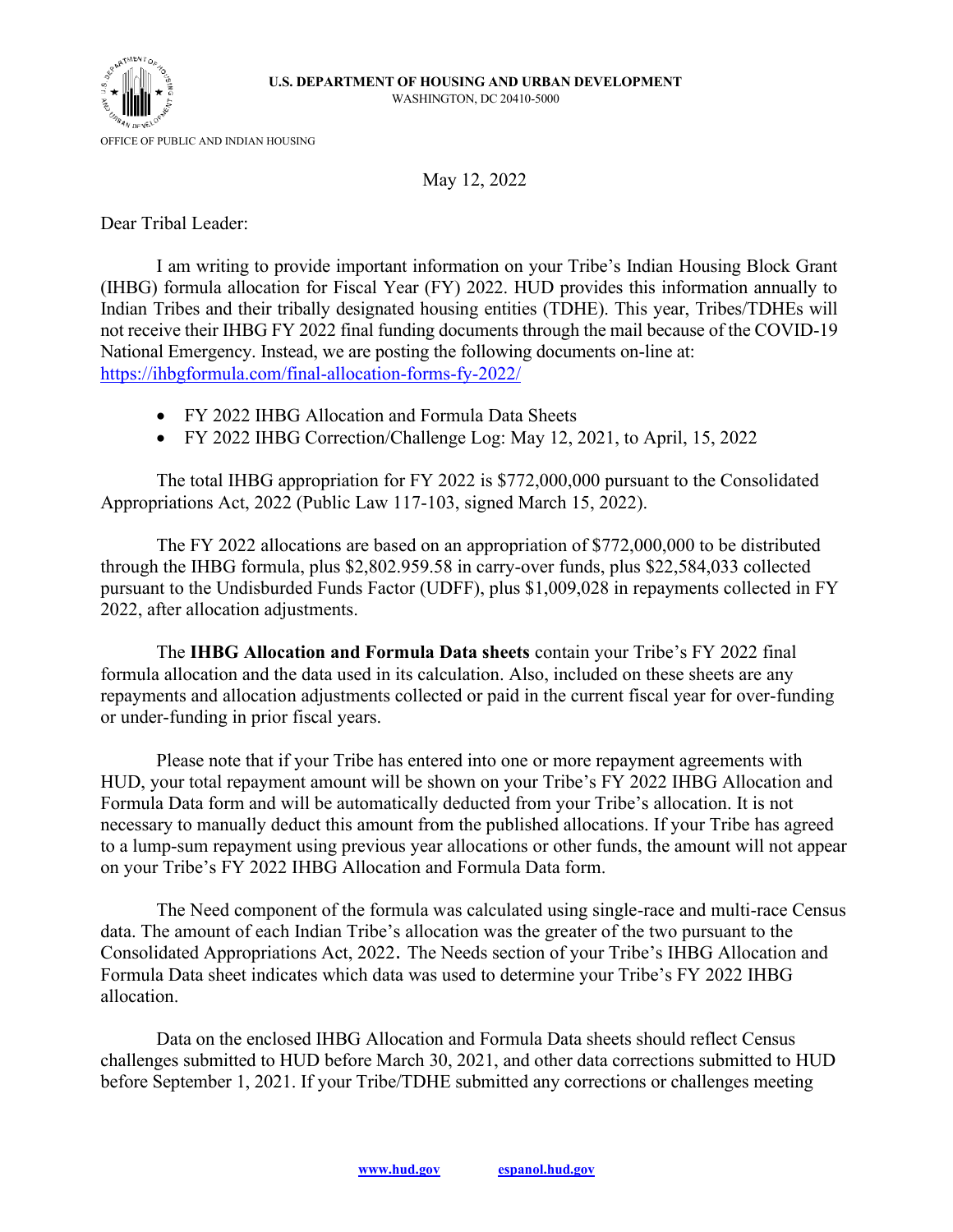these deadlines, you should have received a written response from HUD informing you of HUD's decision. Please review HUD's response along with the enclosed data to ensure that changes are incorporated.

The FY 2022 formula allocations incorporate minimum needs funding for Tribes that have previously participated in the IHBG program. In accordance with 24 CFR § 1000.328, Tribes receiving less than \$200,000 under the Formula Current Assisted Stock component of the formula and who demonstrate the presence of any households at or below 80 percent of median income are eligible to receive the minimum allocation in any fiscal year under the IHBG Needs component. The minimum funding will equal 0.007826 percent of the available appropriations for that fiscal year after set asides. In the FY 2022 final allocation, this amount is \$60,417.

In addition, 24 CFR § 1000.329 establishes a minimum allocation. In accordance with the minimum allocation provision, HUD will hold the lesser amount of \$3 million or available carry-over funds for additional allocations to Tribes with grant allocations of less than 0.011547 percent of that year's appropriations. For purposes of this section, carry-over funds means grant funds voluntarily returned to the formula or not accepted by Tribes in a fiscal year. In FY 2022, \$2,802.959.58 million in eligible carry-over is available. However this was not enough to increase all eligible Tribes to a minimum allocation of \$89,143 (0.011547 percent of this fiscal year's appropriations). The regulations at 24 CFR § 1000.329 specify that if the set-aside carry-over funds are insufficient to fund all eligible Tribes at 0.011547 percent of that fiscal year's appropriations, the minimum total allocation shall be reduced to an amount which can be fully funded with carry-over funds. The minimum allocation adjustment is reflected on your Tribe's Allocation and Formula Data sheet.

24 CFR § 1000.342 establishes an Undisbursed Funds Factor (UDFF) in the formula. The UDFF provides allocation formula calculations specific to Tribes with an initial allocation of \$5 million or more, and with undisbursed IHBG funds in the Line of Credit Control System (LOCCS) on October 1 in an amount greater than the sum of the prior 3 years' initial allocation calculations**.**  In FY 2022, one Tribe was subject to UDFF in the amount of \$22,584,033 which will be redistributed among all the other Tribes in proportion to their Needs allocation.

A listing of all correction and challenge requests processed between May 12, 2021 to April 15, 2022, can be found on the enclosed **FY 2022 Correction/Challenge Log**. A log of actions taken between February 19, 2021, and May 21, 2021, was transmitted along with your Tribe's FY 2022 Formula Response Form in June 2021.

HUD's Office of Native American Programs looks forward to continuing its work with Tribes/TDHEs on this important program in FY 2022. If you have any questions or comments,